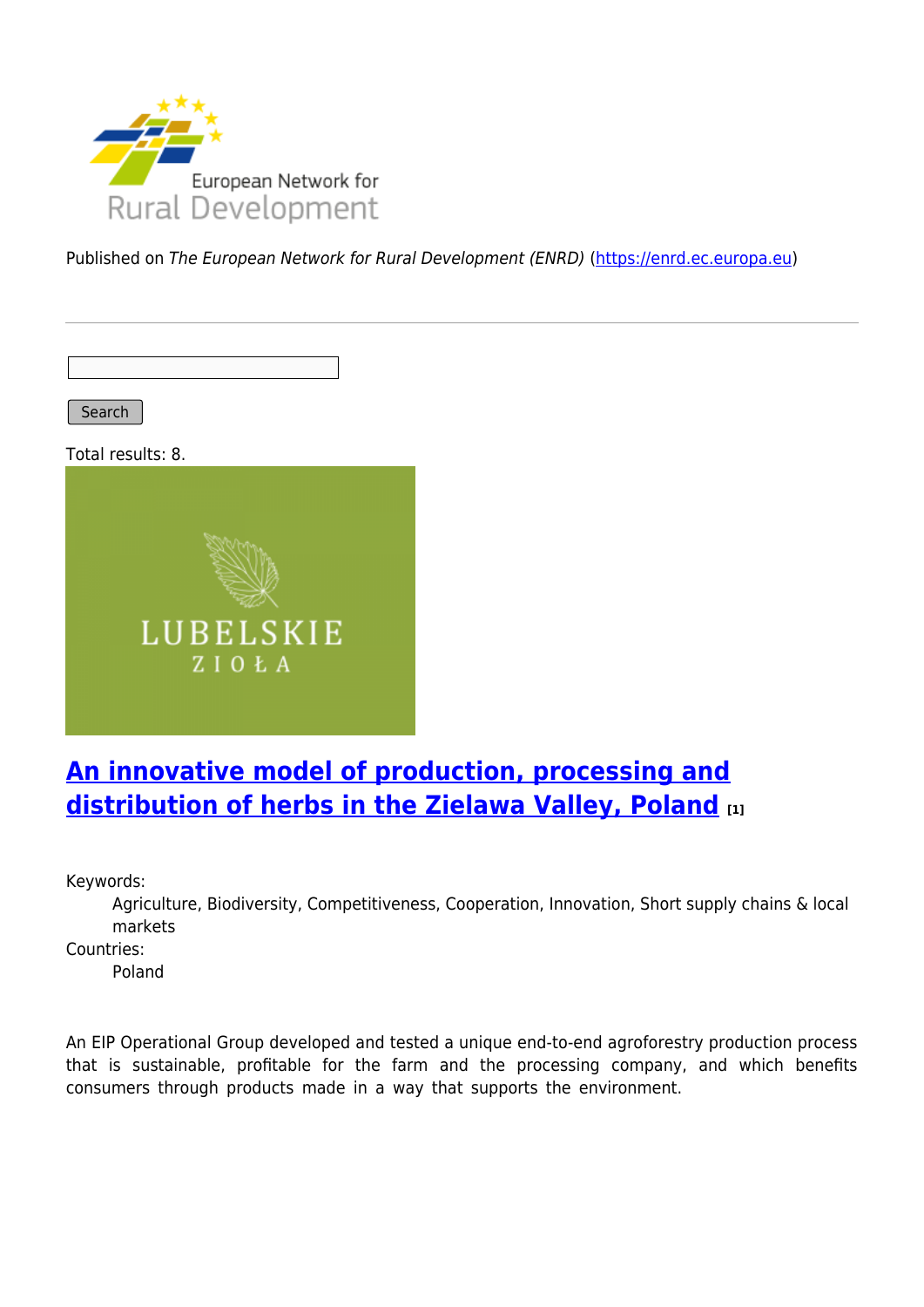

# **[Ancient Grain - Innovation in cultivation, processing and](https://enrd.ec.europa.eu/projects-practice/ancient-grain-innovation-cultivation-processing-and-marketing-primary-forms-wheat_en) [marketing of primary forms of wheat](https://enrd.ec.europa.eu/projects-practice/ancient-grain-innovation-cultivation-processing-and-marketing-primary-forms-wheat_en) [2]**

Keywords:

Agriculture, Cooperation, Innovation, Natural resources, Product quality, Short supply chains & local markets

Countries:

Poland

An EIP Operational Group worked on the reintroduction of ancient wheat species in the context of current practices applied at farm level.



**[Acquiring a combine harvester and a nitrogen testing](https://enrd.ec.europa.eu/projects-practice/acquiring-combine-harvester-and-nitrogen-testing-equipment_en) [equipment](https://enrd.ec.europa.eu/projects-practice/acquiring-combine-harvester-and-nitrogen-testing-equipment_en) [3]**

Keywords: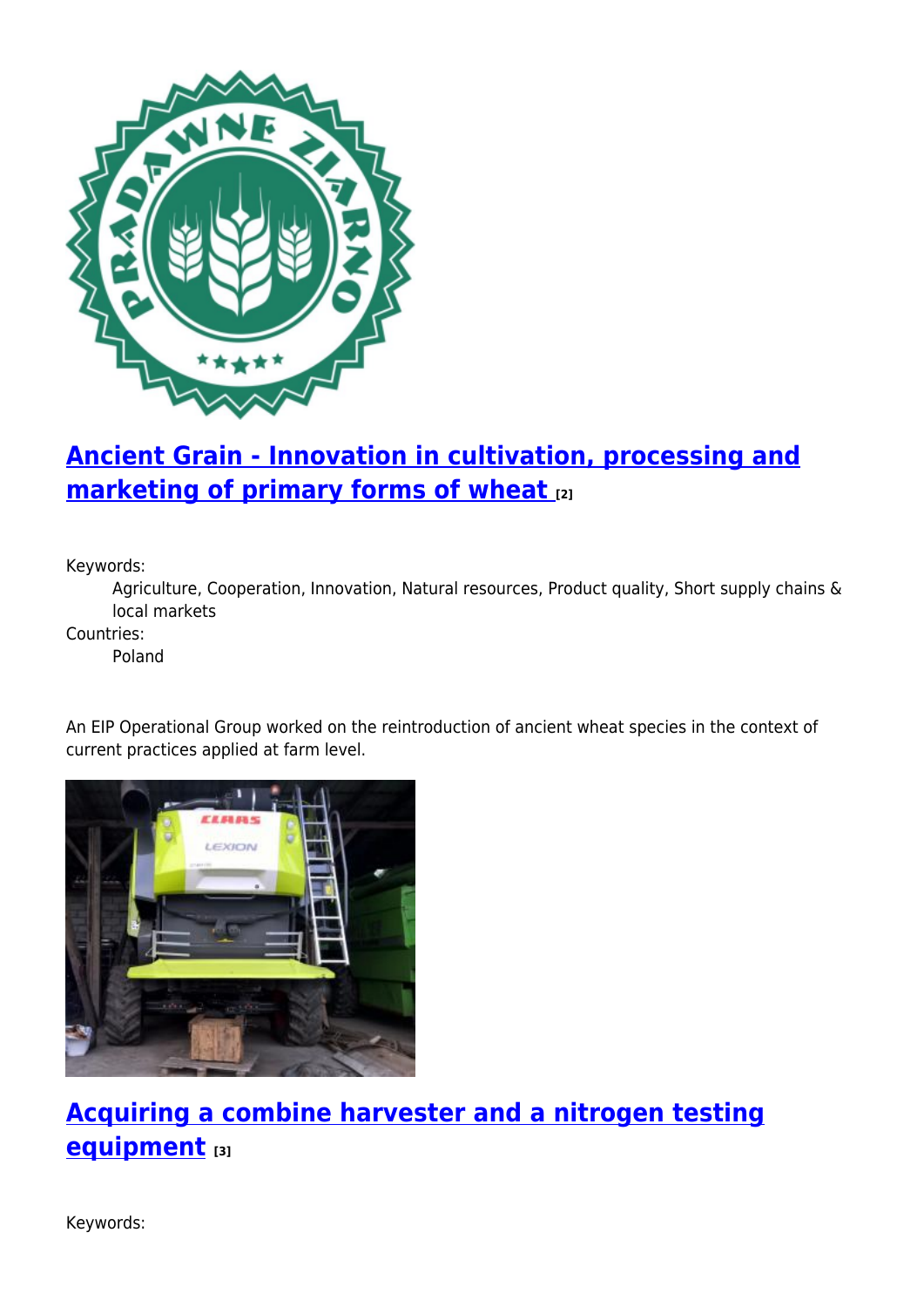Agriculture, Competitiveness, Diversification, Rural business, Soil management Countries:

Poland

A company offering agricultural services to farmers used RDP support to acquire a new combine harvester and a nitrogen testing equipment which regulates the amount of fertiliser applied across the entire crop.



## **[The Water Holding project of Walcheren](https://enrd.ec.europa.eu/projects-practice/water-holding-project-walcheren_en) [4]**

Keywords:

Agriculture, Climate change adaptation, Competitiveness, Cooperation, Innovation, Irrigation, Natural resources, Water management

Countries:

The Netherlands

Setting up collaborative water system measures and a governance approach to increase selfsufficiency of freshwater availability for agriculture.



# **[Feed Back Farm - using insects for adding value to organic](https://enrd.ec.europa.eu/projects-practice/feed-back-farm-using-insects-adding-value-organic-waste-streams_en) [waste streams](https://enrd.ec.europa.eu/projects-practice/feed-back-farm-using-insects-adding-value-organic-waste-streams_en) [5]**

Keywords:

Agriculture, Bioeconomy, Competitiveness, Cooperation, Environmental sustainability, Innovation Countries:

The Netherlands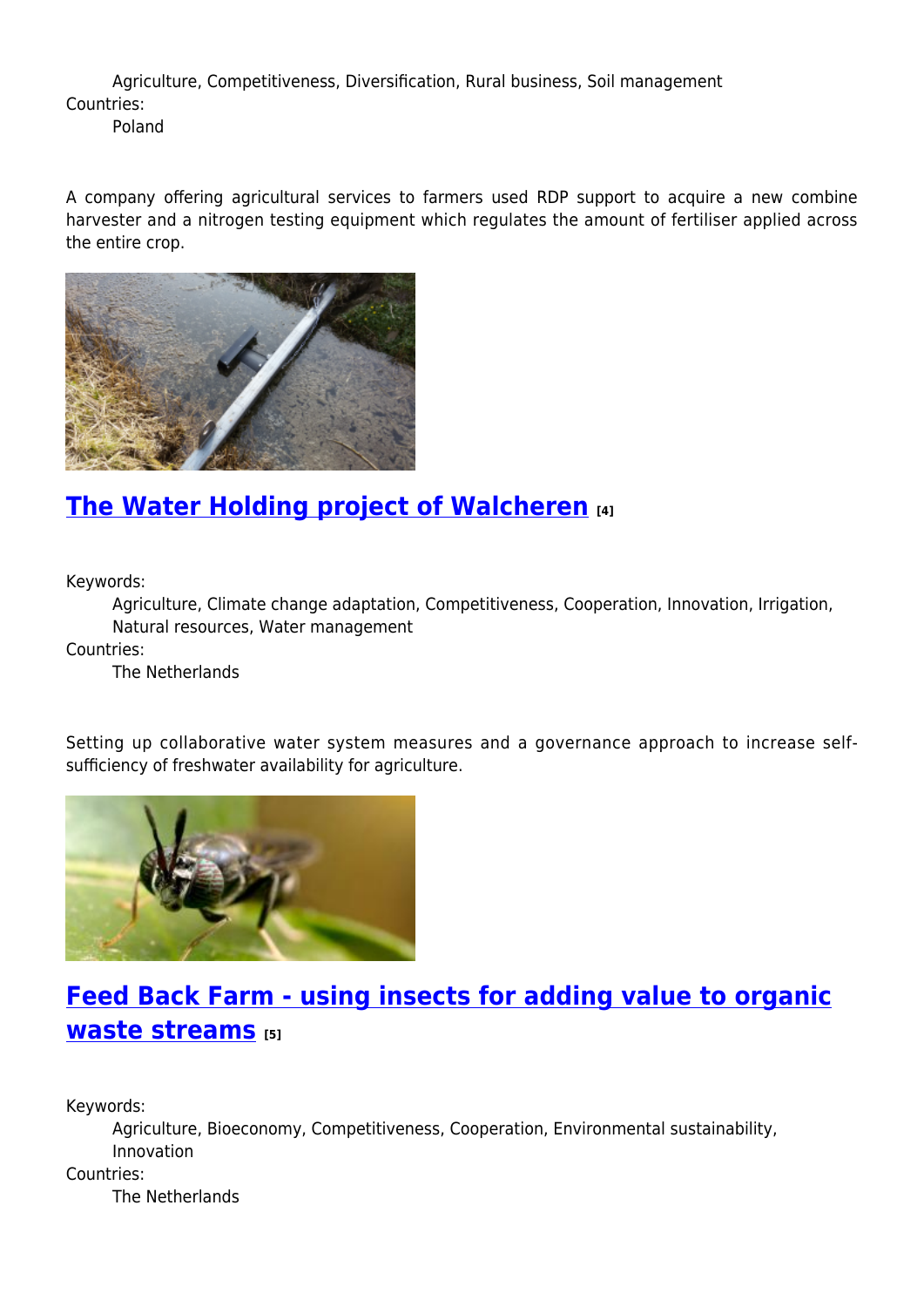An EIP-AGRI Operational Group project on the use of insects for adding value to organic residues from agriculture.



## **[Brickz - Natural Soil Improver](https://enrd.ec.europa.eu/projects-practice/brickz-natural-soil-improver_en) [6]**

Keywords:

Agriculture, Bioeconomy, Competitiveness, Cooperation, Entrepreneurship, Innovation, Rural Inspiration Awards: nominees

Countries:

The Netherlands

Using biomass residues to produce a fertiliser, which is then used to grow trees, and will, over time, improve soil quality, has led to significant financial savings for nature conservation organisations and tree nurseries.



# **[RUSIMOVICI NEGOSLAV RAICO - Development and](https://enrd.ec.europa.eu/projects-practice/rusimovici-negoslav-raico-development-and-modernisation-vegetable-farm_en) [modernisation of a vegetable farm](https://enrd.ec.europa.eu/projects-practice/rusimovici-negoslav-raico-development-and-modernisation-vegetable-farm_en) [7]**

Keywords:

Agriculture, Competitiveness, Direct marketing, Entrepreneurship, Farm restructuring/modernisation

Countries: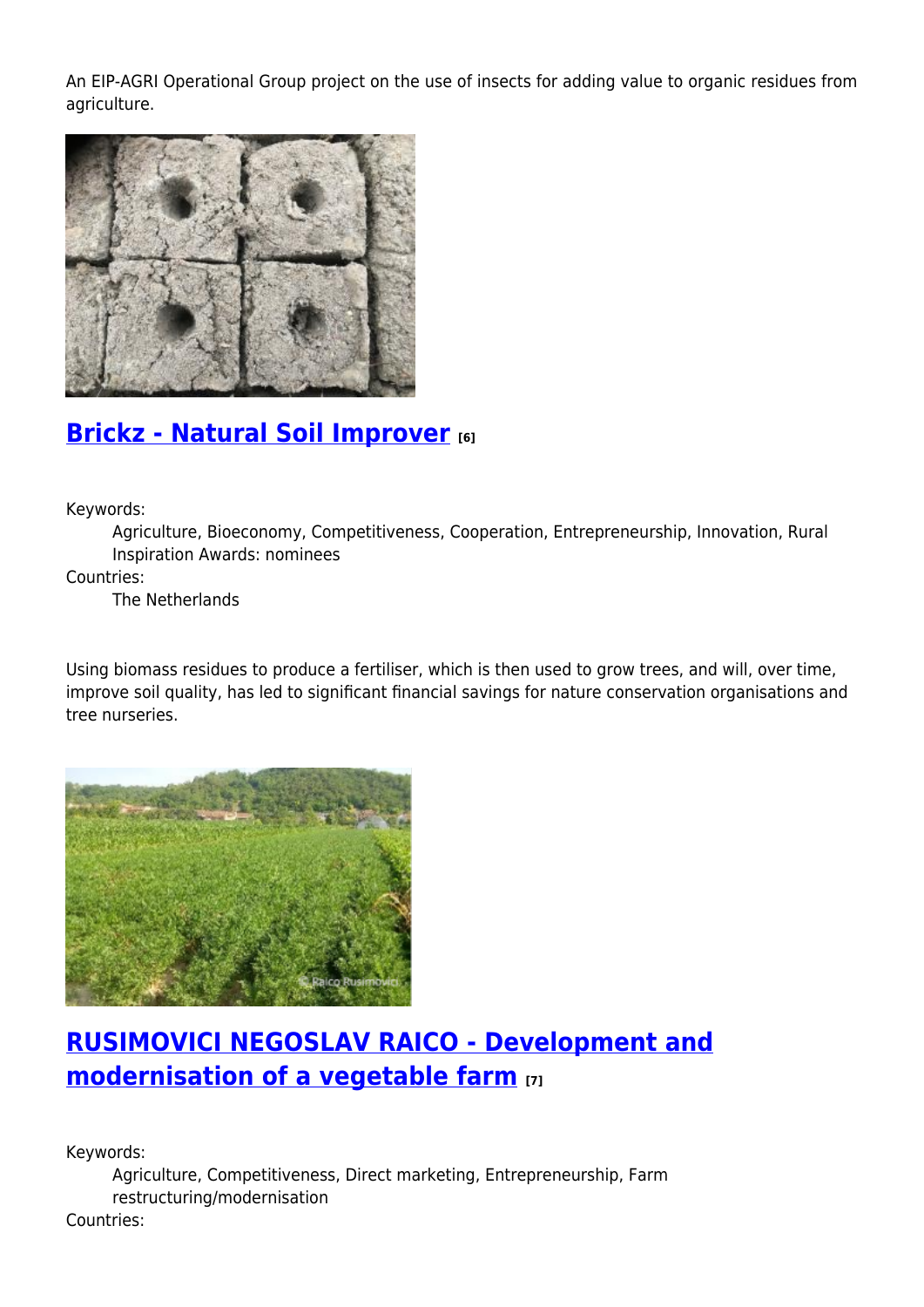### Romania

Turning a subsistence family farm into a dynamic agri-business through modernization and adoption of affordable new equipment.



## **[Biddenden Vineyards – modernisation project](https://enrd.ec.europa.eu/projects-practice/biddenden-vineyards-modernisation-project_en) [8]**

Keywords:

Agriculture, Competitiveness, Entrepreneurship, Farm restructuring/modernisation Countries:

United Kingdom

Expanding a viticulture business to meet market demand by investing in modern and efficient equipment.

#### **Source URL:**

https://enrd.ec.europa.eu/projects-practice/\_en?project\_keywords\_filter=19753&amp%3Bamp%3Bproject\_country=All &amp%3Bamp%3Bfield\_enrd\_prj\_measure\_tid=All&amp%3Bamp%3Bfield\_enrd\_prj\_focus\_area\_tid=All&amp%3Bamp %3Bf%5B0%5D=im\_field\_enrd\_prj\_keywords%3A19741&amp%3Bf%5B0%5D=im\_field\_enrd\_prj\_keywords%3A19733& f%5B0%5D=sm\_enrd\_eu\_countries%3AFrance&f%5B1%5D=im\_field\_enrd\_prj\_keywords%3A19755&f%5B2%5D=im\_fi eld\_enrd\_prj\_keywords%3A19729&f%5B3%5D=sm\_enrd\_eu\_countries%3ABulgaria&f%5B4%5D=im\_field\_enrd\_prj\_key words%3A19758&f%5B5%5D=sm\_enrd\_eu\_countries%3ARomania&f%5B6%5D=im\_field\_enrd\_prj\_focus\_area%3A171 15&f%5B7%5D=im\_field\_enrd\_prj\_measure%3A17097&f%5B8%5D=im\_field\_enrd\_prj\_keywords%3A20466&f%5B9%5 D=im\_field\_enrd\_prj\_keywords%3A20461&f%5B10%5D=sm\_enrd\_eu\_countries%3AUnited%20Kingdom&f%5B11%5D =sm\_enrd\_eu\_countries%3APoland&f%5B12%5D=im\_field\_enrd\_prj\_keywords%3A19728&f%5B13%5D=im\_field\_enrd prj keywords%3A20476&f%5B14%5D=im\_field\_enrd\_prj\_measure%3A17107&f%5B15%5D=im\_field\_enrd\_prj\_keyword s%3A19733&f%5B16%5D=sm\_enrd\_eu\_countries%3AThe%20Netherlands&f%5B17%5D=im\_field\_enrd\_prj\_keywords %3A19723

### **Links**

 $[1]$ 

https://enrd.ec.europa.eu/projects-practice/innovative-model-production-processing-and-distribution-herbs-zielawa-vall ey\_en

[2]

https://enrd.ec.europa.eu/projects-practice/ancient-grain-innovation-cultivation-processing-and-marketing-primary-for ms-wheat\_en

[3] https://enrd.ec.europa.eu/projects-practice/acquiring-combine-harvester-and-nitrogen-testing-equipment\_en

[4] https://enrd.ec.europa.eu/projects-practice/water-holding-project-walcheren\_en

[5] https://enrd.ec.europa.eu/projects-practice/feed-back-farm-using-insects-adding-value-organic-waste-streams\_en

[6] https://enrd.ec.europa.eu/projects-practice/brickz-natural-soil-improver\_en

[7]

https://enrd.ec.europa.eu/projects-practice/rusimovici-negoslav-raico-development-and-modernisation-vegetable-farm